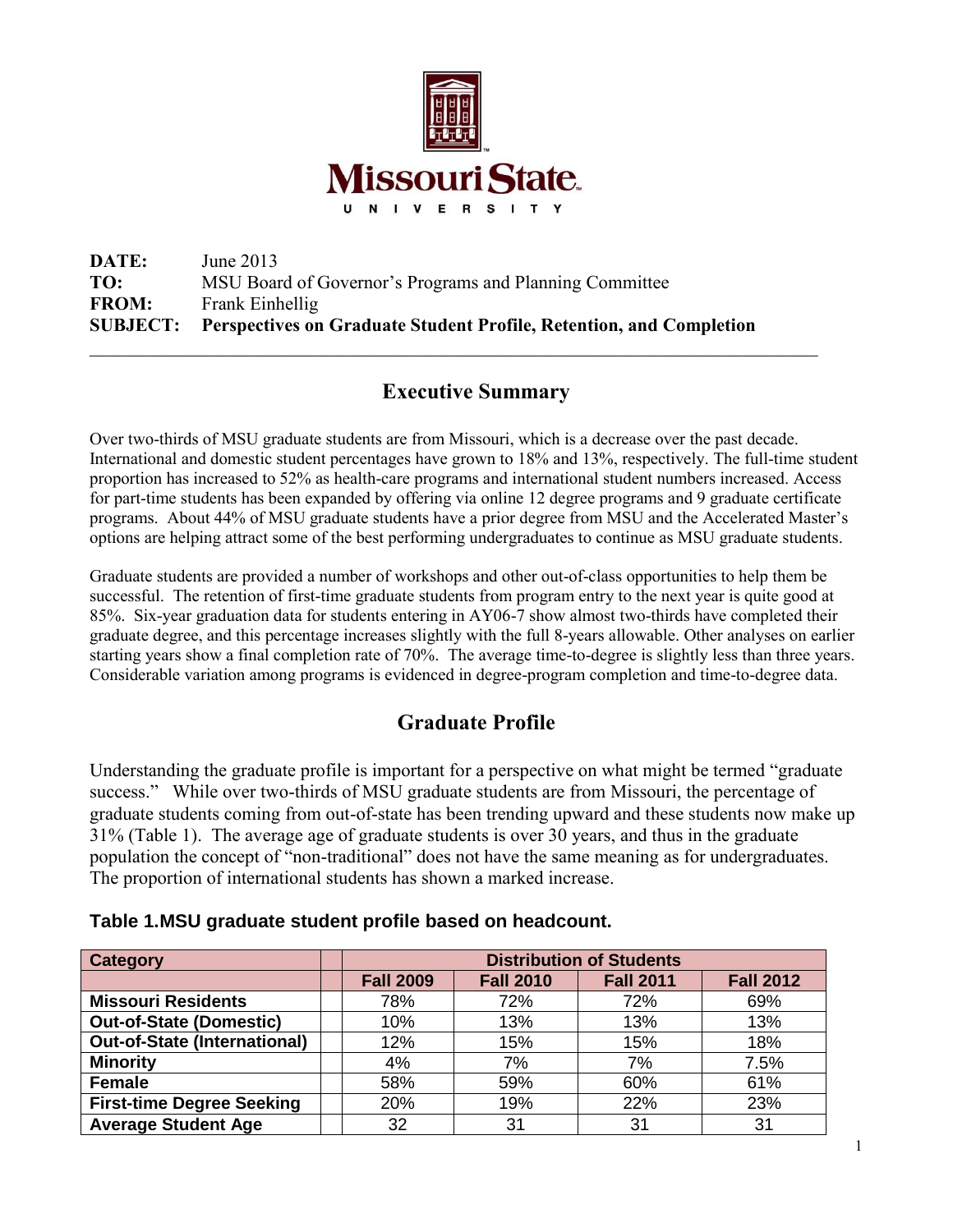Graduate students are classified as part-time when enrolled in less than nine credits in a semester or less than five credits in the summer. For the last three years the ratio of part-time to full-time students has been about equal, which is a major change from 10 years ago when part-time students dominated the mix (Table 2).

| <b>Classification</b> |      | Percentage Part-time and Full-Time Students - Fall Term |      |                |    |    |    |                |    |               |    |
|-----------------------|------|---------------------------------------------------------|------|----------------|----|----|----|----------------|----|---------------|----|
|                       | 2002 | 2003                                                    | 2004 | 2005 2006 2007 |    |    |    | 2008 2009 2010 |    | ∣ 2011   2012 |    |
| <b>Part-Time</b>      |      | 65                                                      | 61   | 59             | 59 | 56 | 56 | 54             | 49 | 51            | 48 |
| <b>Full-Time</b>      | 29   | 35                                                      | 39   | 41             | 41 | 44 | 44 | 46             |    | 49            | 52 |

**Table 2. MSU graduate headcount part-time to full-time enrollment comparison.**

The two primary factors that account for the increase in full-time enrollments are:

- expansion of programs available and student number admitted in the health science programs (i.e., Physical Therapy; Audiology; Physician Assistant Studies; Family Nurse Practitioner specialization; etc.); and
- $\bullet$  an increase in international students, as they are all full-time by Visa requirement (Figure 1).



### **Figure 1. Trend in International Student Enrollment**

Even though full-time student numbers have increased and the percentage of students classed as full-time has significantly increased, graduate education opportunities at MSU have been serving the multiple needs of the part-time graduate students by increasing access pathways. This has been, in part, by making available degree programs in the evening, online, or some combination of these two modalities.

Twelve graduate degree programs and 9 graduate certificates are currently available online (Table 3; see <http://outreachl.missouristate.edu/gradonlineprograms.htm> ). Classes for a number of these programs (but not all) are also available in the traditional face-to-face format. When evening programming is taken into account, approximately half of the graduate degree programs have access by either online, evening, off-campus, or some combination of these strategies to increase their access availability to the part-time student population (Table 3).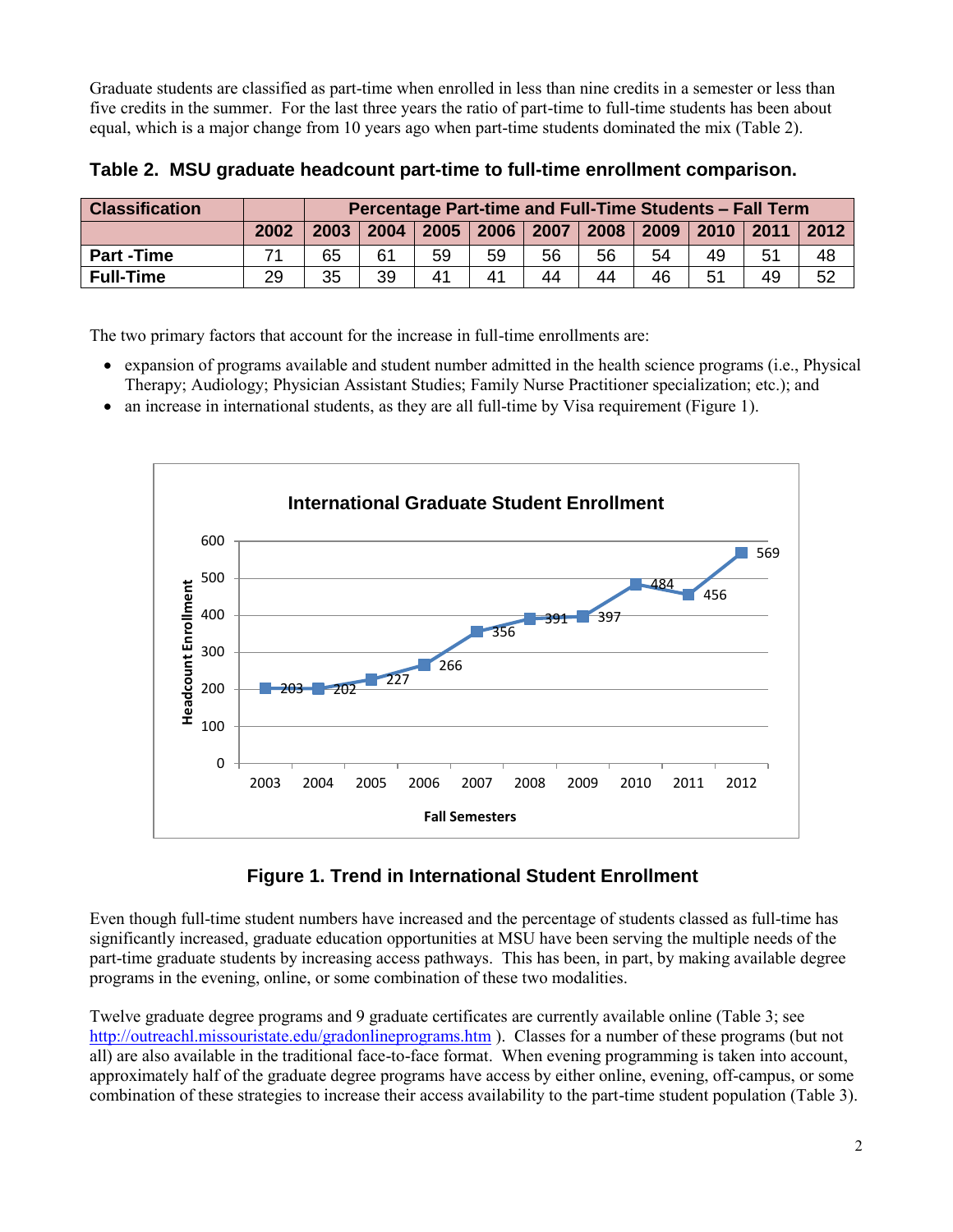With the June 15, 2013 approval of the M. of Occupational Therapy program, MSU now offers students a choice of 52 graduate programs, and several of these have two or more options within a program. Further, 22 graduate certificates are available and all certificates can either feed into a graduate degree program or can be taken as a free-standing certificate.

| <b>Graduate-Level Online Degree Programs</b>         | <b>Graduate Certificate Programs (12-18)</b><br>hrs) |
|------------------------------------------------------|------------------------------------------------------|
| Administrative Studies (M.S.)                        | <b>Conflict and Dispute Resolution</b>               |
| Computer Information Systems(M.S.) -first week on-   | Educational Technology Specialists (except           |
| campus                                               | practicum)                                           |
| Criminology and Criminal Justice (M.S.)              | Homeland Security and Defense                        |
| Doctorate of Nursing Practice (D.N.P.)               | <b>History for Teachers</b>                          |
| Early Childhood and Family Development (M.S.)        | <b>Project Management</b>                            |
| Elementary Education (M.S.Ed.)                       | <b>Sports Management</b>                             |
| History, American Studies Track (M.A.)               | Screening Writing for Television and Film            |
| Master's of Business Administration (M., B.A.)       | Post-Master's Nurse Educator                         |
| Nursing, Nurse Educator Track (M.S.N.)               | <b>Orientation and Mobility</b>                      |
| Project Management (M.S.)                            |                                                      |
| Special Education, Visual Impairment Emphasis (MSEd) |                                                      |
| Theatre (M.A.)                                       |                                                      |

#### **Table 3. Graduate degree and certificate programs available online.**

#### **Table 4. MSU graduate programs that can be completed in the evening or some combination of evening and online class work.**

| <b>Graduate-Degree Evening Programs*</b>    |                                               |
|---------------------------------------------|-----------------------------------------------|
| Accountancy (M.Acc.)*                       | Health Administration (M.H.A.)                |
| Business Administration (M.B.A.)*           | Health Promotion & Wellness Management (M.S.) |
| Communication (M.A.)                        | Music (M.M.)                                  |
| Counseling (M.S.)                           | Public Administration (M.P.A)                 |
| Criminology (M.S.)                          | Public Health (M.P.H.)                        |
| Early Childhood & Family Development (M.S.) | Literacy (M.S.Ed.)                            |
| Educational Administration (M.S.Ed.)        | M. Natural and Applied Science (M.N.A.S.)*    |
| Educational Administration (Ed.S.)          | Religious Studies (M.A.)                      |
| Educational Leadership (Ed.D.)**            | Social Work (M.S.W.)*                         |
| <b>Educational Technology</b>               | Special Education (M.S.Ed.)                   |
| Elementary Education (M.S.Ed.)              | Student Affairs (M.S.)                        |
| English (M.A.)                              | Writing (M.A.)                                |
| Global Studies (M.G.S.)                     |                                               |

\* Degree can be completed in evening, but may have day class available as well.

\*\*Joint program with the University of Missouri - Columbia

In addition to students in degree programs, an important characteristic of the MSU graduate profile is that over 500 students are taking graduate courses who are not pursuing degrees (Table 5). Non-degree graduate students include those who already have a master's, teacher certification students, certificates programs, and others enrolled post-baccalaureate with a variety of goals. The non-degree fraction of students has been decreasing over the past ten years (Table 5).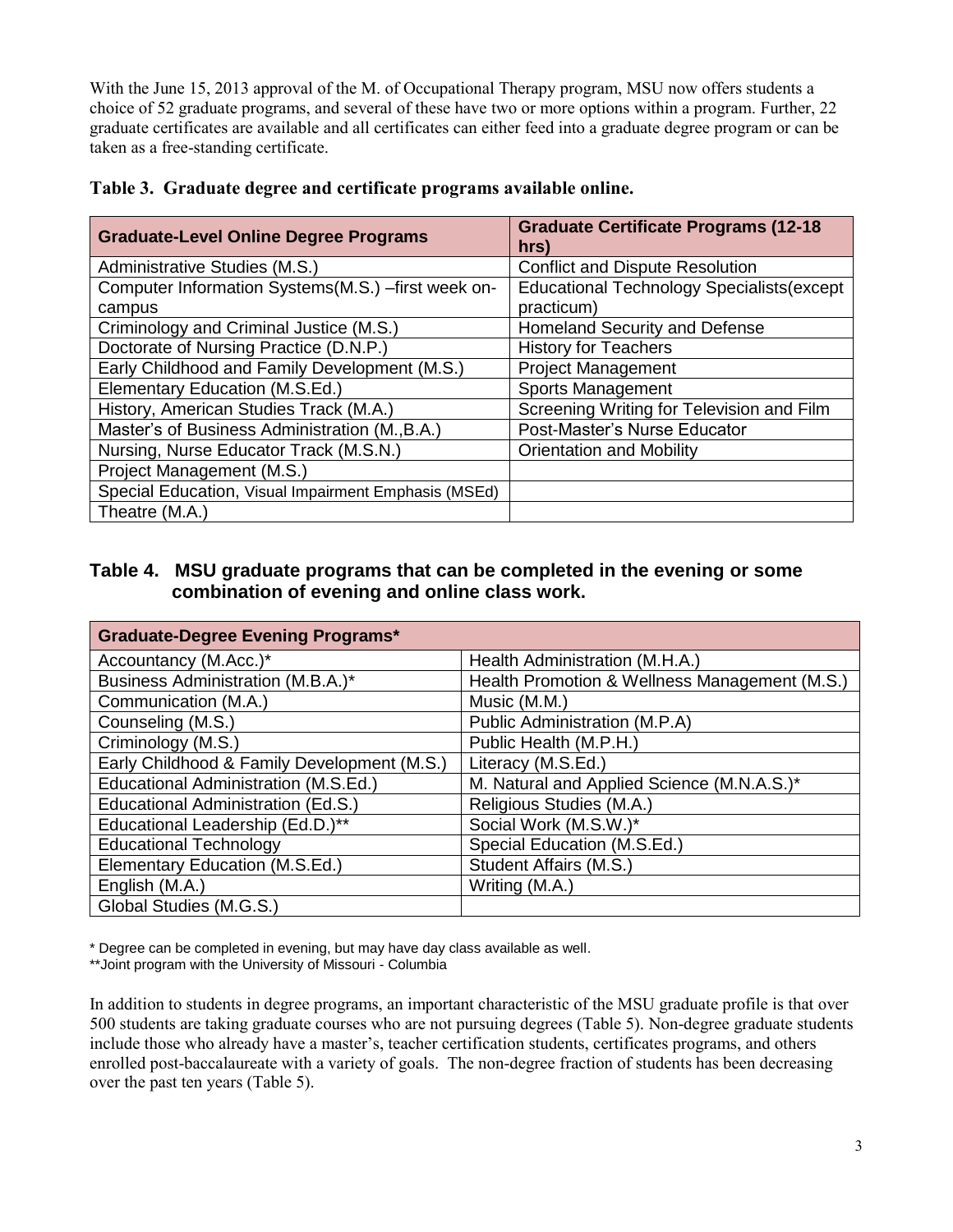#### **Table 5. Graduate students not enrolled in masters or doctoral degree programs**

| <b>Fall Semester</b>                                                                 | 2005 | 2006 | 2007 | 2008 | 2009 | 2010 | 2011     | 2012     |
|--------------------------------------------------------------------------------------|------|------|------|------|------|------|----------|----------|
| <b>Total Non-Degree Students</b>                                                     | 797  | 741  | 656  | 631  | 569  | 529  | 533      | 512      |
| <b>Percent of all Grad. Students</b>   24.5%   24.4%   20.8%   19.3%   16.8%   15.9% |      |      |      |      |      |      | $16.8\%$ | $15.5\%$ |

Forty-four percent of MSU graduate students have a prior degree [typically undergraduate] from MSU (Table 6). In the last decade MSU focused on attracting strong-performing undergraduate students through Accelerated Master's (AM) options that allow an undergraduate student to be accepted to a graduate program while a junior or senior. These students can take a few graduate credits while still an undergraduate. Approximately 200 graduate students of the past year came through the AM options. About 300 current undergraduate students have been accepted into the AM options which are available in 32 graduate areas.

#### **Table 6. Enrolled graduate students having a prior degree from MSU.**

| 2010-11<br>AA               | $2011 - 12$<br>AY | AY 2012-13     |
|-----------------------------|-------------------|----------------|
| 20 <sub>1</sub><br>r∠.∠ ⁄ ∪ | 20/<br>ּ<br>. .   | $\Omega$<br>70 |

## **Retention**

Student retention is often measured as the percentage of students who have returned one year after starting a program. On that basis, graduate retention is strong at approximately 85% (Table 7).

#### **Table 7. Fall to fall retention or return across all new full- and part-time graduate students.**

| Fall 09 to Fall 10 | Fall 10 to Fall 11 | Fall 11 to Fall 12 |
|--------------------|--------------------|--------------------|
| 84.12%             | $14\%$<br>-85      | 85.11%             |

# **Degree Completion: Graduation**

A snapshot of the percentage of MSU graduate students completing degree programs is illustrated by the 6-year graduation rate of students who entered in Academic Year 2006-07. The average aggregated percent completion across all programs is 73% (Fig. 2). Our policy is to limit pursuit of a graduate degree to 8 years, and some students going part-time will take this full time period allowed to complete a graduate program. A completion rate based on the full 8 years will be a slightly higher percentage. A graduation rate of 70% was found in an analysis completed for earlier starting years of student admissions, and taking into account 8-years to a degree, so the particular cohort shown here suggests an improved graduation rate. It should also be noted that the CHHS data in Fig. 2 for nursing represents a starting cohort who were caught in a transition period when the masters program in Family Nurse Practitioner moved to a doctoral degree (DNP). This program transition has delayed the completion of some students, resulting in the 6-year graduation data showing a lower completion percentage than has been the past history in nursing.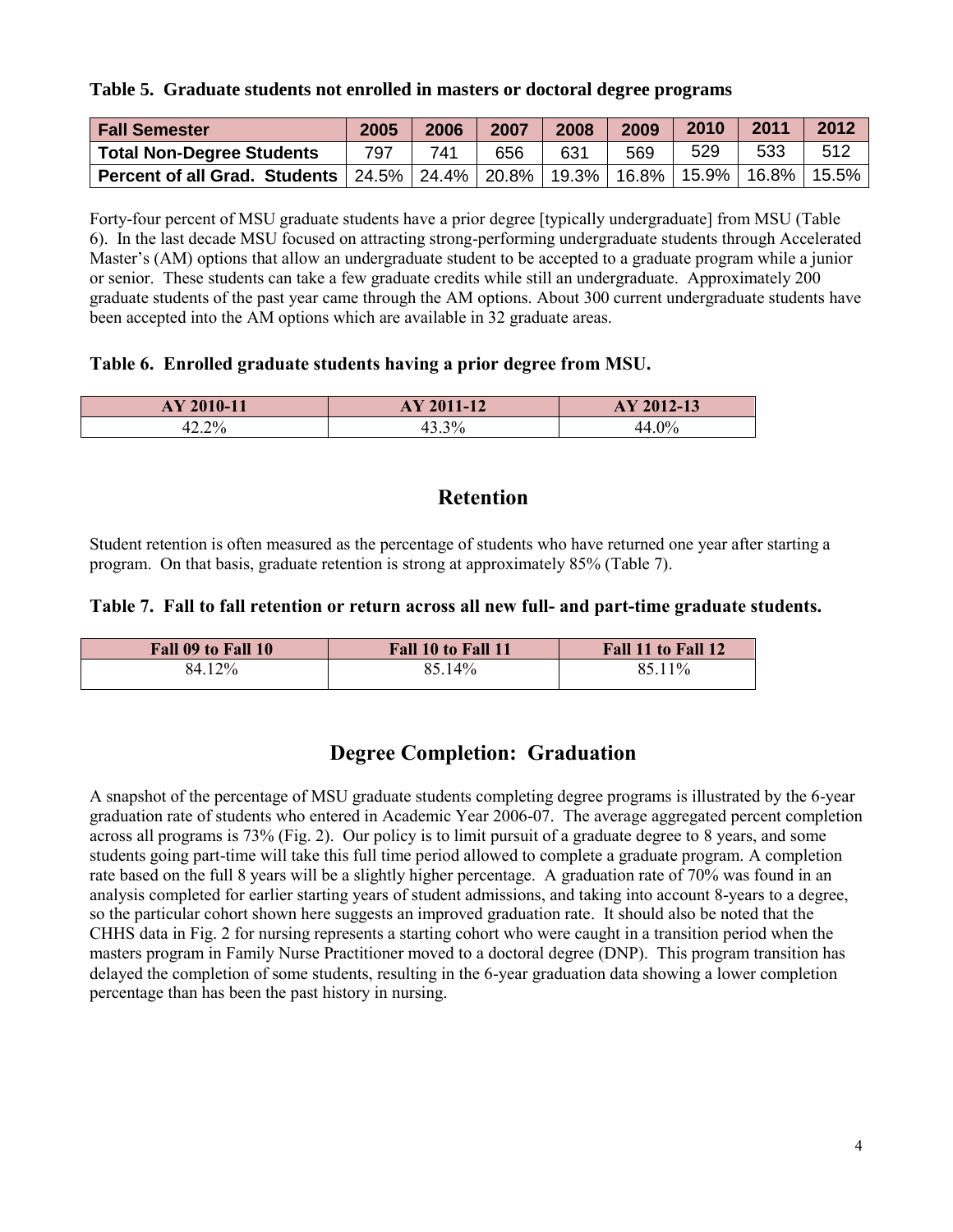

# **Graduation Rate for Students Starting in AY 06-07**

# **Graduate Programs**



# **Time to Degree**

There is a wide range of time-to-degree across graduate programs and even within a program*,* as one would expect from the graduate profile and the many different clienteles served. This variable is also influenced by the different length of degree programs in terms of credit hours or the absolute required time in the case of some full-time, cohort programs. For example, the Doctorate of Audiology program is a full-time student program that takes four years.

The average time-to-degree across all programs is slightly less than three years for students graduating in the past five years (Fig. 3). These data are calculated as the elapsed time span from the first course used on a student's *Program of Study* to the time of graduation. COED-degree programs have the longest average timeto-degree at just over four years (Fig. 3), and COB has the shortest at 2.04 years.

Appendix A has time-to-degree data broken out by Colleges and a comparison is shown between the last five years and previous five years (Appendix A, Fig 4). The data comparing the two five-year periods show most programs have been fairly consistent in this variable in the two periods.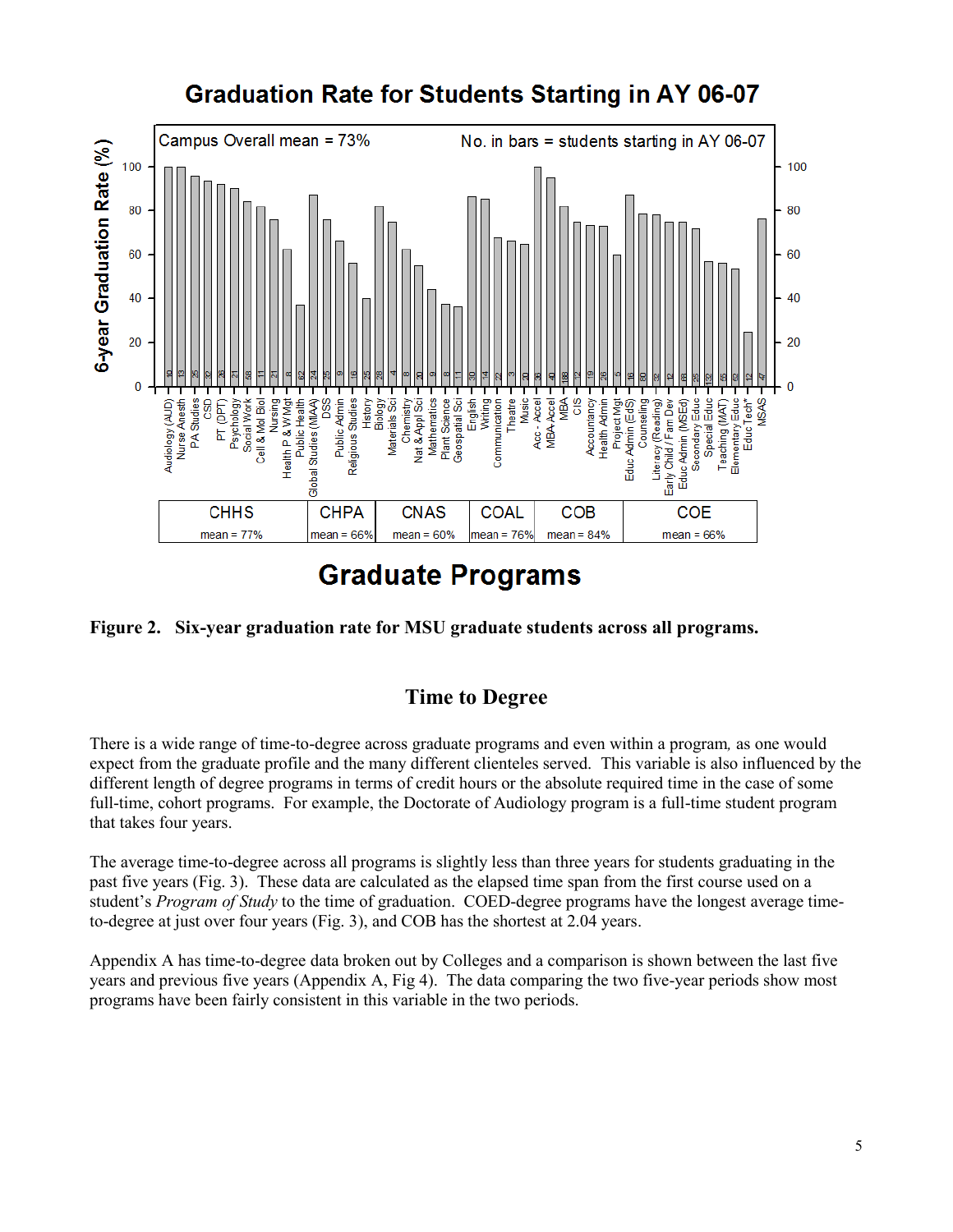

# **Time-to-Degree: AY 08-12 Graduates (5 years)**

**Figure 3. Average time from start to final graduation for students completing degrees in 2008-12.**

# **Assistance for Student Success**

- *Graduate Student Orientation*. One-day program for all new students at the start of the semester. Many departmental programs also have their own, separate orientation program.
- *Teaching Assistant Orientation*, One-day program at the start of the semester supplemented by discipline-level training programs for TA's, Some programs run throughout the teaching semester.
- *Graduate Assistantships.*Approximately 500 students gain the experience and personal development that comes with work as a graduate assistant, and they become vested in MSU in the process.
- *Graduate College Workshops.*Periodic, open workshops on selected topics such as *How to Write an Abstract*, *Thesis Writing*, *Use of Human Participants in Research*, and others.
- *Program Directors.* With a few exceptions, graduate programs have a faculty program director who is the initial advisor for new students. The Program Director often continues as the student's advisor.
- *Thesis Advisor.* Students doing a thesis work with a research advisor and an advisory committee of at least three faculty.
- *Thesis Research Assistance Funding.* The Graduate College has a research-funding program that helps, partially, on some of the direct expenses. (Requires application and review).
- *Research Presentation Funding.* The Graduate College provides some financial help to students for presentation of research at regional and national meetings. (Application and review) Several academic departments also provide limited financial support.
- *Graduate Interdisciplinary Presentation Forum.* This Forum provides an annual venue for all graduate students to present their work.
- *Writing for Graduate Students.*Program scheduled for AY2013-14 by Provost Fellow for Writing, Stephanie Norander.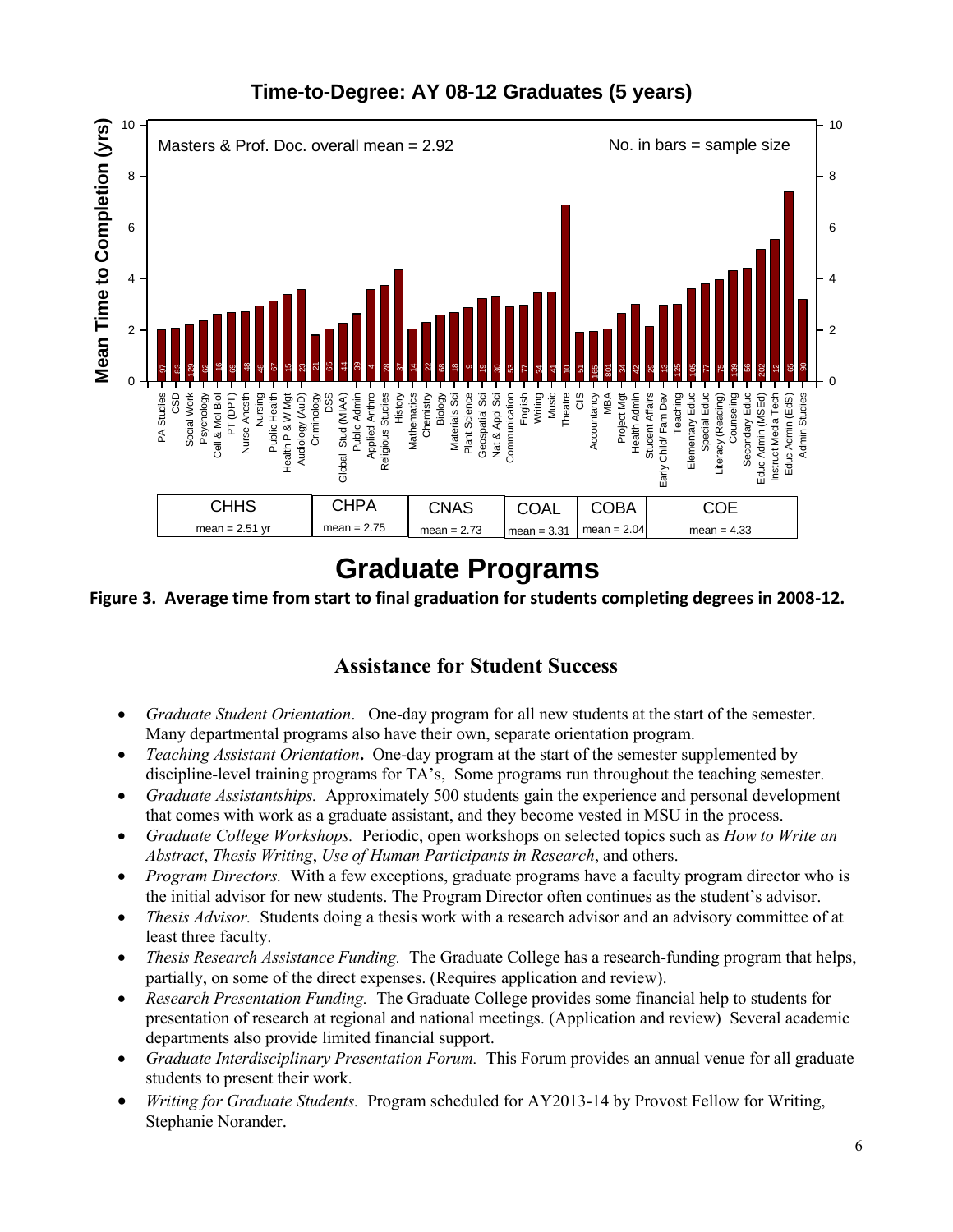# **Appendix A**

**Figure 4. Time-to-Degree by program and Colleges comparing AY 02-07 and AY 08-12.**  $A = COAL$ ;  $B = COB$ ;  $C = CHPA$ ;  $D = CHHS$ ;  $D = COE$ ;  $E = CNAS$  (including  **interdisciplinary Plant Science from SAGR)** 





**B**

**A .**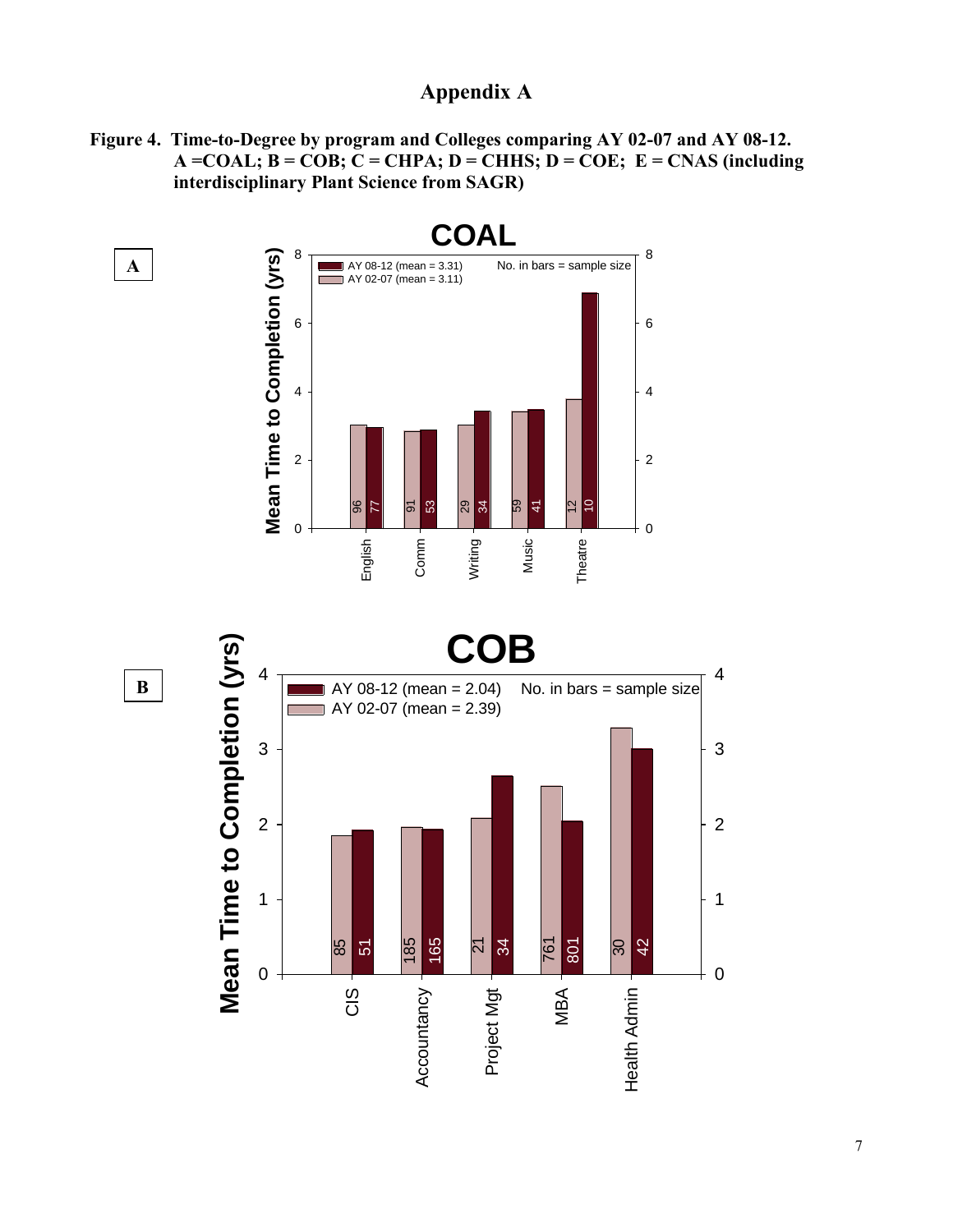